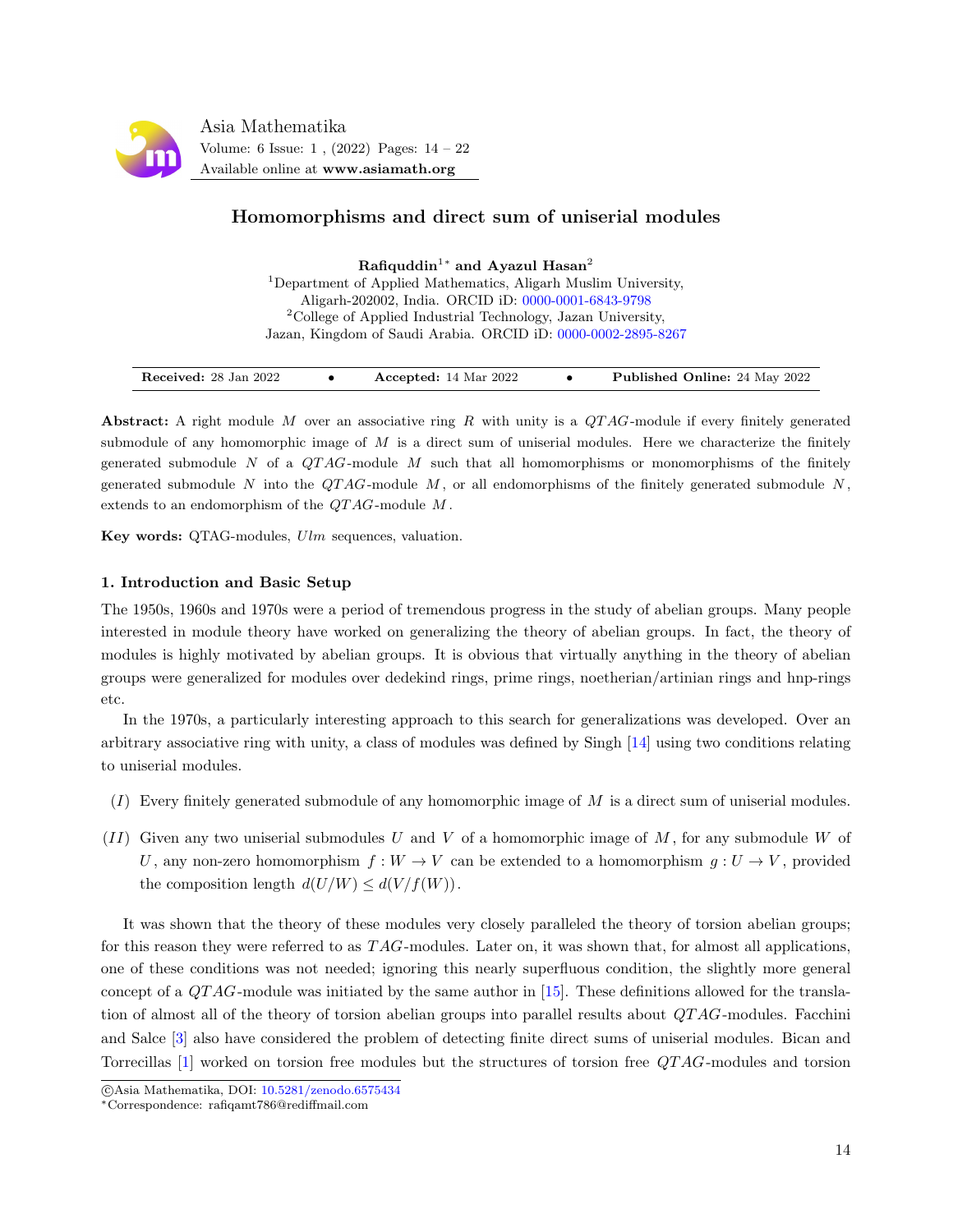$QTAG$ -modules are entirely different. The present paper is a natural extension of work already done in this field and certainly contributes to the overall knowledge of the structure of QT AG-modules.

Some basic definitions used in this paper have also been used in the works of one of the co-author and these are presented as quotations and referred appropriately here.

"All the rings R considered here are associative with unity  $(1 \neq 0)$ , and the modules M are unital right modules satisfying  $(I)$  and  $(II)$ . A module M over a ring R is called uniserial if it has a unique decomposition series of finite length. A module  $M$  is called uniform if intersection of any two of its non-zero submodules is non-zero. An element x in M is called uniform if  $xR$  is a non-zero uniform (hence uniserial) module. For any module M with a unique decomposition series,  $d(M)$  denotes its decomposition length. For any uniform element x of M, its exponent  $e(x)$  is defined to be equal to the decomposition length  $d(xR)$ . For any  $0 \neq x \in M$ ,  $H_M(x)$  (the height of x in M) is defined by  $H_M(x) = \sup\{d(yR/xR) : y \in M, x \in yR \text{ and } y \text{ uniform}\}.$ For  $k \geq 0$ ,  $H_k(M)$  is defined as  $H_k(M) = \{x \in M | H_M(x) \geq k\}$ . The module M is h-divisible [\[11\]](#page-8-3) if  $M = M^1 = \bigcap_{n=1}^{\infty}$  $\bigcap_{k=0}$   $H_k(M)$ , where  $M^1$  is the submodule of M generated by uniform elements of M of infinite height. The module M is h-reduced if it does not contain any h-divisible submodule. In other words, it is free from the elements of infinite height. The module M is called bounded [\[14\]](#page-8-0), if there exists an integer k such that  $H_M(x) \leq k$ , for all uniform elements  $x \in M$ ."

"A submodule N of M is h-pure [\[10\]](#page-8-4) in M if  $N \cap H_k(M) = H_k(N)$ , for every integer  $k \geq 0$ . A submodule B of M is called a basic submodule [\[11\]](#page-8-3) of M, if B is an h-pure submodule of M, B is a direct sum of uniserial modules and  $M/B$  is h-divisible. Mimicking [\[12\]](#page-8-5), for any uniform element  $x \in M$ , there exist uniform elements  $x_1, x_2, \ldots$  such that  $xR \supseteq x_1R \supseteq x_2R \supseteq \ldots$  and  $d(x_iR/x_{i+1}R) = 1$ . For any  $0 \neq x \in M$ , the Ulm-sequence of x in M is defined as  $U_M(x) = (H_M(x), H_M(x_1), H_M(x_2), \ldots)$ . These sequences are partially ordered because  $U_M(x) \leq U_M(y)$  if  $H_M(x_i) \leq H_M(y_i)$  for every i."

It is worthwhile noticing that several results which hold for TAG-modules are also valid for  $QTAG$ -modules [\[13\]](#page-8-6). Many results, stated in the present paper, are clearly generalizations of [\[2\]](#page-7-1). For the better understanding of the mentioned topic here one must go through the papers [\[3,](#page-8-2) [8,](#page-8-7) [9\]](#page-8-8). Our notations and terminology are standard and follow essentially those from [\[4,](#page-8-9) [5\]](#page-8-10). As usual, for any uniform element  $x \in M$ ,  $N_{xR}$  denotes the submodule of M .

#### 2. Main Results

We start with the following.

**Definition 2.1.** Let  $e(M)$  denote an exponent of the QTAG-module M such that for any  $k \geq 0$ ,  $H_k(M) = 0$ , and  $H_M(x) \leq k$  for all uniform elements x of M. If M is not bounded then  $e(M) = \infty$ .

Now, we are ready to formulate the following lemma.

**Lemma 2.1.** Let  $N_{xR}$  be the submodule of the QTAG-module M such that the extension of all monomorphisms of  $N_{xR} \to M$  is an endomorphism of M.

(i) If M has unbounded basic submodule then  $N_{xR} \cap M^1 = \{0\}$ .

(ii) If  $M = S \oplus T$  where S is bounded and T is h-divisible then either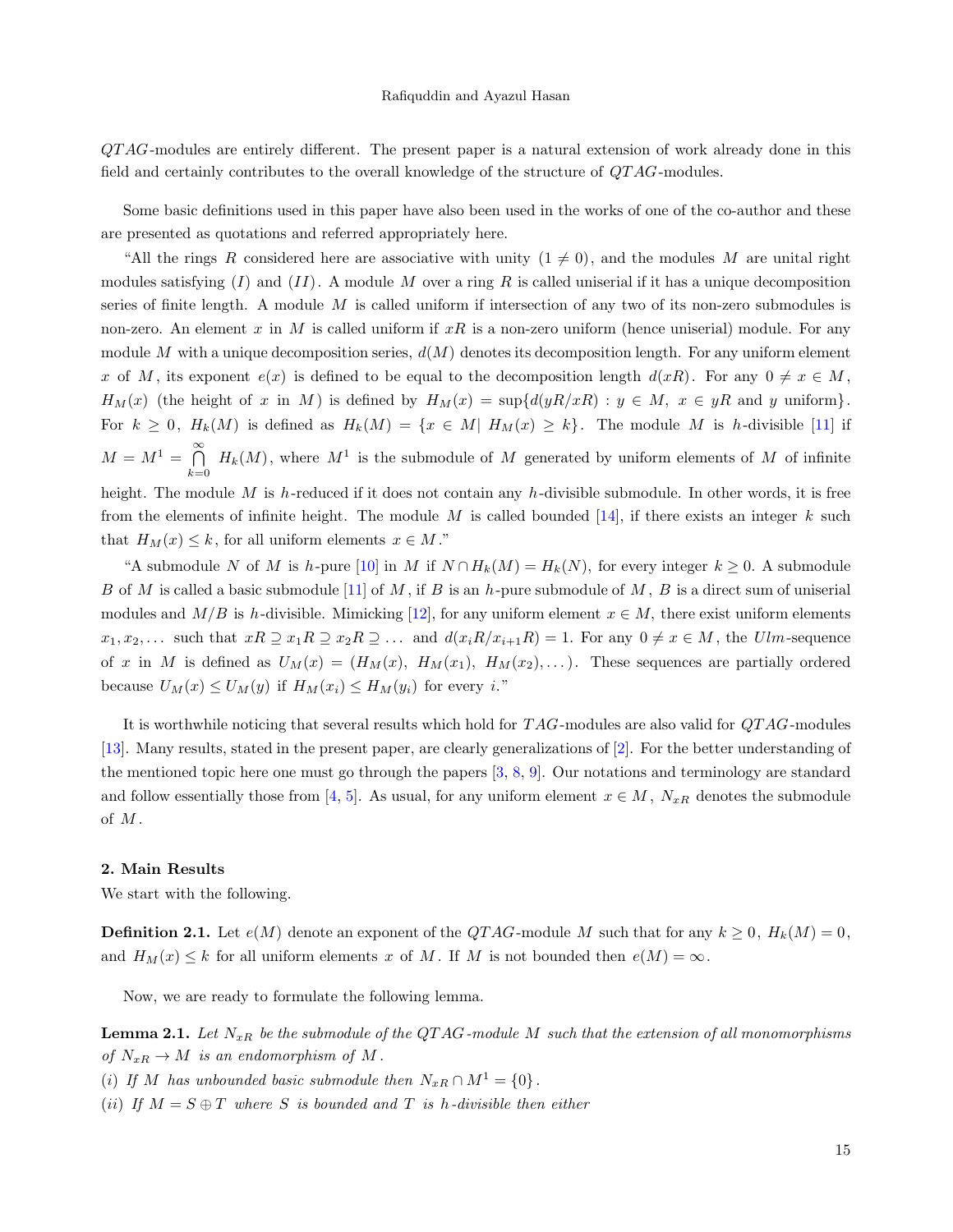(a)  $e(x) \leq e(S)$  and  $N_{xR} \cap T = 0$  or (b)  $e(x) > e(S)$  and  $x = s + t$  where  $s \in S, t \in T$  such that  $e(S) = e(s)$  and  $e(t) > e(S)$ .

*Proof.* (i) If M has unbounded basic submodule and  $x, y \in M$  then  $N_{yR}$  is a direct sum uniserial module such that  $e(N_{yR}) \geq e(x)$ . Thus, it is a routine matter to see that there exists a monomorphism  $N_{xR} \to N_{yR}$  which is the extension of an endomorphism of M. Consequently,  $N_{xR} \cap M^1 = \{0\}$  and we are done.

(ii) Assume that  $M = S \oplus T$  with  $e(S) = n$  and T is h-divisible.

(a) If  $e(x) \leq n$  then we are done.

(b) If  $e(x) > n$ , and let  $x = s + t$  such that  $s \in S$  and  $t \in T$ . Then  $e(t) > n \ge e(s)$ . Let  $s_1 \in S$  be any element such that  $e(s_1) = n$ . Then  $e(s_1 + t) = e(t) = e(x)$ , and there exists an endomorphism  $\phi : M \to M$ such that  $\phi(x) = s_1 + t$ . Since  $H_M(s_1) = 0$ , we observe that  $H_M(x) = 0$ , whence  $e(s) = n$ .  $\Box$ 

We continue with other statement, namely

**Lemma 2.2.** If M and x are as in Lemma 2.1(ii)(b) then  $N_{xR}$  is the submodule of M such that the extension of all homomorphisms of  $N_{xR} \to M$  is an endomorphism of M.

*Proof.* Since  $e(s) = e(S)$ ,  $N_{sR}$  is a direct summand of S. Let  $\phi : N_{xR} \to M$  be a homomorphism such that  $\phi(x) = y + t_1$ , where  $y \in S$  and  $t_1 \in T$ . Since  $N_{sR}$  is a summand of S and  $e(s) \ge e(y)$ , then there exists a map  $\phi_1 : S \to S$  defined by  $\phi_1(s) = y$  extends to a homomorphism  $\varphi_1 : S \to M$ . Since T is injective and  $e(t) = e(x) \geq e(t_1)$ , then there exists a map  $\phi_2 : T \to T$  defined by  $\phi_2(t) = t_1$  extends to a homomorphism  $\varphi_2: T \to M$ . Hence  $\psi = \varphi_1 + \varphi_2$  is an extension of an endomorphism  $\phi$  from M to M.  $\Box$ 

Now we investigate the criteria for uniserial modules in which the extension of all homomorphisms of  $N_{xR} \to M$  is an endomorphism of M. We consider therefore uniserial modules  $N_{xR}$  containing no elements of infinite height in  $M$ .

**Definition 2.2.** [\[2\]](#page-7-1). For any uniform element x of M and  $n \in \mathbb{N}$ , an Ulm sequence of length n is a strictly increasing infinite sequence  $U_M(x) = (\alpha_0, \alpha_1, \dots, \alpha_{n-1}, \infty, \dots)$ , with each  $\alpha_i$  an ordinal, under the conventions that each ordinal  $\alpha_i < \infty$ ,  $\infty < \infty$  and the constant sequence  $(\infty)$  is the unique Ulm sequence of length zero.

**Remark 2.1.** [\[2\]](#page-7-1). The set of Ulm sequences is well-ordered pointwise with maximum  $(\infty)$ , no minimum but infimum  $N = (0, 1, \ldots, n, n+1, \ldots)$ . This means in particular that if  $x, y \in M$  and  $U_M(x) \leq U_M(y)$ , where  $U_M(x)$  has length n and  $U_M(y)$  has length m, then  $n \geq m$ .

**Definition 2.3.** [\[2\]](#page-7-1). For any uniform element  $x \in M$ , an Ulm sequence  $U_M(x)$  is called finite if all its non-infinity entries are finite. In particular,  $(\infty)$  is a finite Ulm sequence.

An Ulm sequence  $U_M(x)$  has a gap before k if  $\alpha_k > \alpha_{k-1} + 1$ . The gap before n, where n is the length of  $U_M(x)$ , is called the trivial gap.

Regarding Lemma 2.1, the following immediately follows.

**Corollary 2.1.** Let M be a QTAG-module with  $x \in M$ , and  $N_{xR}$  is the submodule of M such that the extension of all monomorphisms of  $N_{xR} \to M$  is an endomorphism of M, then  $U_M(x)$  is finite.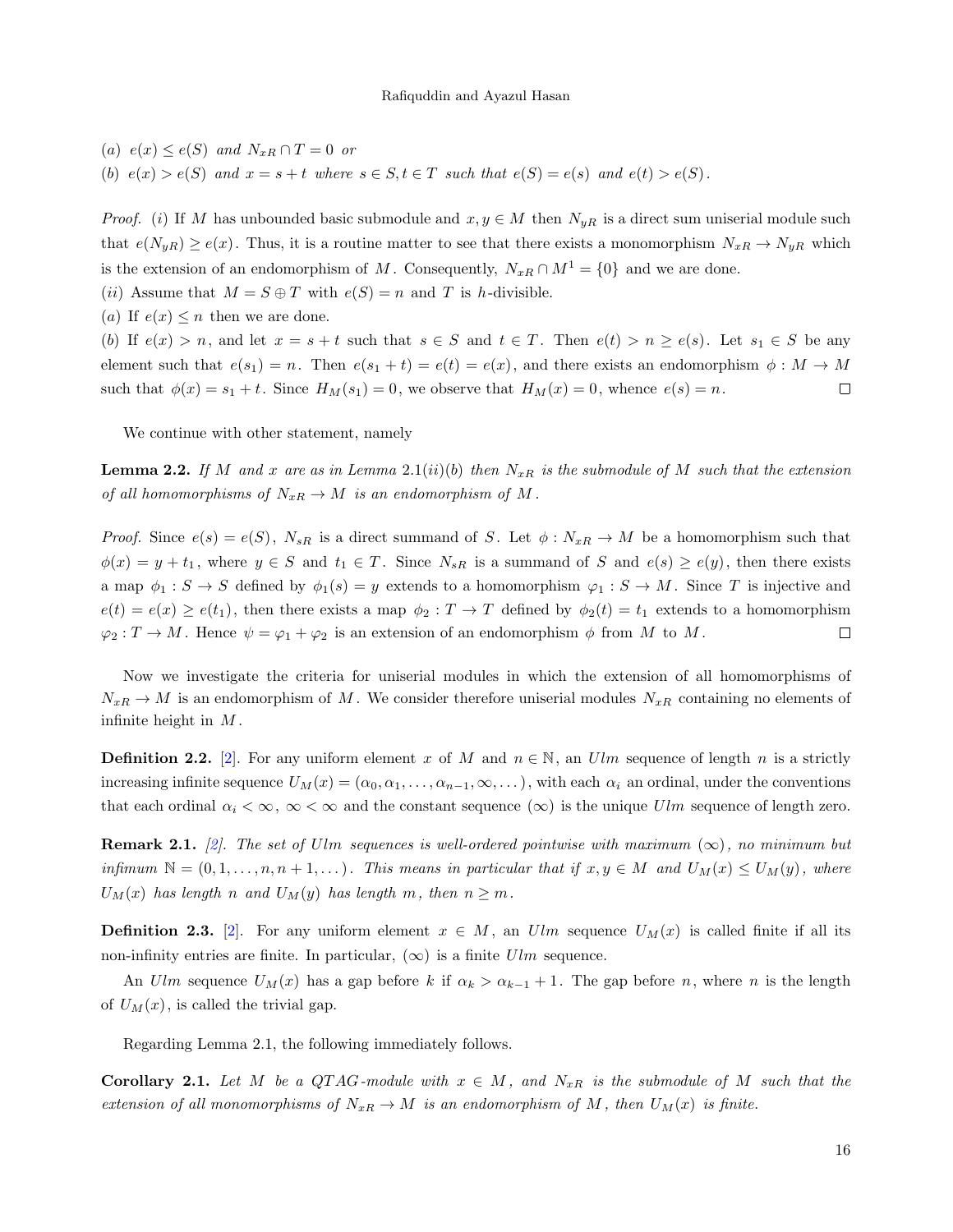Proof. Let  $x \in M$  such that  $e(x) = n$ . Then the Ulm sequence of x in M of length n is given by  $U_M(x) = (H_M(x), H_M(x_1), \ldots, H_M(x_{n-1}), \infty \ldots).$ 

 $\Rightarrow$   $U_M(x)$  is finite if and only if  $N_{xR} \cap M^1 = \{0\}.$ 

 $\Rightarrow$  for every k,  $H_M(x') = \infty$  where  $d(xR/x'R) = k$  if and only if  $H_k(x) \in M'$ , the h-divisible part of M.

 $\Rightarrow$   $U_M(x) = (0, 1, \ldots, n-1, \infty, \ldots)$  if and only if  $N_{xR}$  is a summand of M such that  $e(N_{xR}) = n$ , and for  $x, y \in M$ ,  $U_M(x + y) \ge \min\{U_M(x), U_M(y)\}.$ 

Lastly, if  $H_M(x) = 0$  and  $U_M(x)$  has the first non-trivial gap before k, then M has a direct summand of exponent  $k$ . The proof is over.  $\Box$ 

Now we are able to characterize uniserial modules with no elements of infinite height.

**Theorem 2.1.** Let M be a QTAG-module and  $x \in M$  be an element of exponent n such that  $N_{xR} \cap M^1 = \{0\}$ . The following are equivalent.

(i)  $N_{xR}$  is the submodule of M such that the extension of all homomorphisms of  $N_{xR} \to M$  is an endomorphism of M ;

(ii)  $N_{xR}$  is the submodule of M such that the extension of all monomorphisms of  $N_{xR} \to M$  is an endomorphism of M ;

(iii)  $U_M(x)$  has at most one non-trivial gap and if a gap occurs before the index  $m \geq 0$  and  $H_M(x') = m + \ell$ ,  $d(xR/x'R) = m$  then M has no uniserial summand of exponents between  $m + 1$  and  $n + \ell - 1$ .

*Proof.* (*i*)  $\Rightarrow$  (*ii*). This is obvious.

 $(ii) \Rightarrow (iii)$ . Let  $x \in M$  and  $N_{xR}$  is the submodule of M such that the extension of all monomorphisms of  $N_{xR} \to M$  is an endomorphism of M. Now the Ulm sequence  $U_M(x)$  has a trivial gaps, therefore the submodule  $N_{xR}$  is a direct summand of M. Henceforth, we get that  $U_M(x)$  has at least one non-trivial gap.

Let us consider  $U_M(x) = (\alpha_0, \ldots, \alpha_{n-1}, \infty, \ldots)$  has at least two non-trivial gaps. By hypothesis, all heights  $\alpha_i$  are integers, we write down  $X = N_{x_1R} \oplus \cdots \oplus N_{x_rR}$  is a direct summand of M. Thereby, because by assumption a strictly increasing chain of positive integers  $0 < m_1 < m_2 < \cdots < m_r$  such that  $\langle \cdot \rangle$ 

$$
(i) \ \ r \geq 3,
$$

(*ii*)  $e(x_1) < e(x_2) < \cdots < e(x_r) = m_r + n$ , and

(iii)  $x = H_{m_1}(x_1) + H_{m_2}(x_2) + \cdots + H_{m_r}(x_r)$ .

Let  $y \in M$  such that  $e(y) = H_{m_1}(x_1) + H_{m_2-1}(x_2) + H_{m_3}(x_3) + \cdots + H_{m_r}(x_r) = n$ . But

$$
H_M(y') = e(x_1) - m_1 + m_2 - 1 < e(x_1) - m_1 + m_2 = H_M(x'),
$$

where  $d(xR/x'R) = d(yR/y'R) = e(x_1) - m_1$ . Hence  $U_M(y) \ngeq U_M(x)$ , which is a contradiction. Therefore  $U_M(x)$  has exactly one non-trivial gap. Choose m be the index such that  $U_M(x)$  has a gap before m. Then  $H_M(x') = m + \ell$  where  $d(xR/x'R) = m$  and  $\ell > 0$ .

Suppose that  $N_{aR}$  is a direct summand of M such that  $e(N_{aR}) = n \le k \le n + \ell - 1$ , for some  $a \in M$ . If  $b = H_{k-n}(a)$  then  $H_m(b) \neq 0$  since  $n > m$ . Moreover,

$$
H_M(b') = k - n + m \le n + \ell - 1 - n + m = m + \ell - 1 < H_M(x'),
$$

where  $d(xR/x'R) = d(bR/b'R) = m$ . Therefore  $U_M(b) \not\geq U_M(x)$ , but  $e(b) = e(x)$ , a contradiction.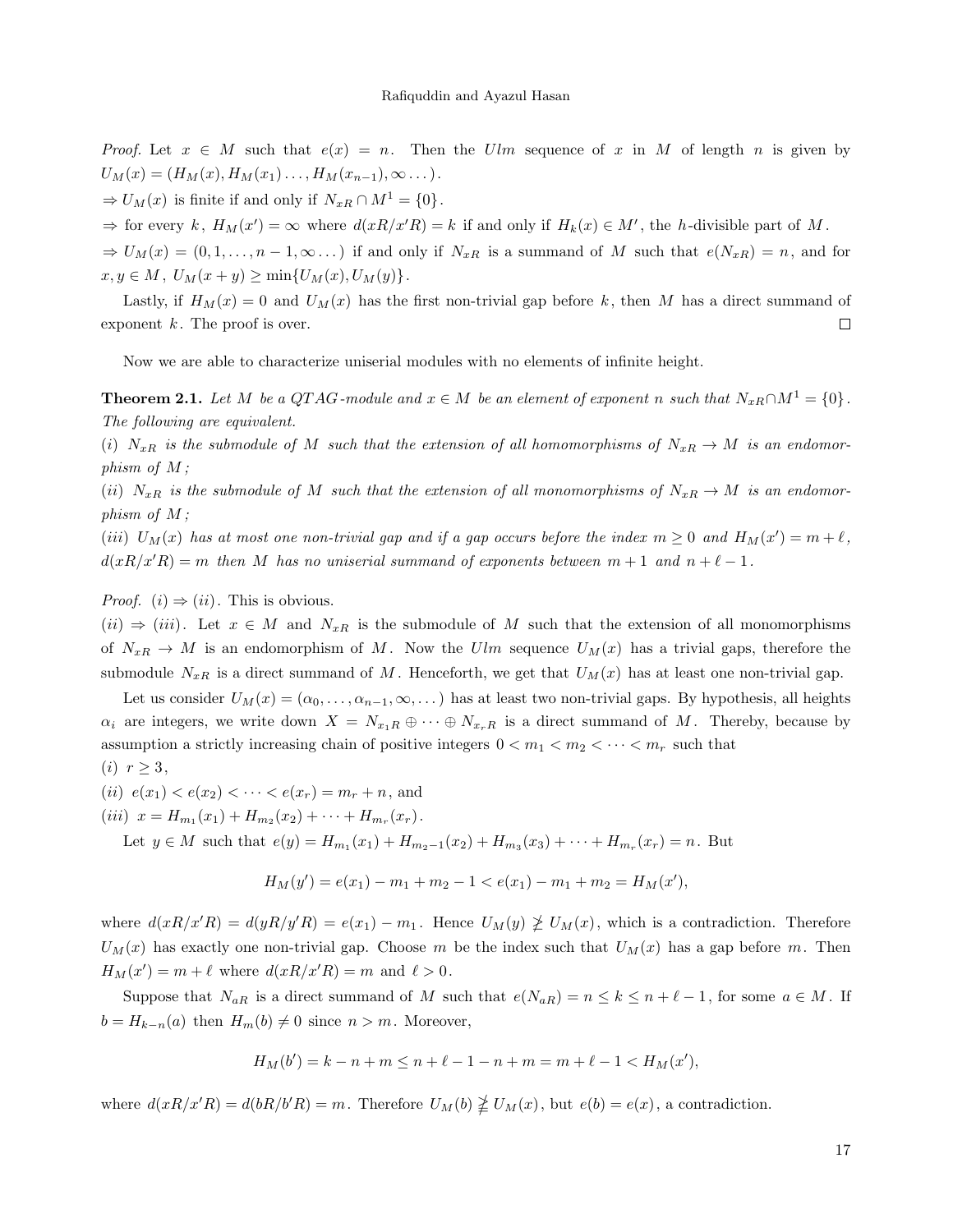Now suppose that  $N_{aR}$  is a direct summand of M such that  $e(N_{aR}) = m + 1 \le k \le n - 1$ , for some  $a \in M$ . We observe that  $b = x + a$  such that  $e(b) = n$ . But  $H_M(x') > m = H_M(a')$ , where  $d(xR/x'R) = d(aR/a'R) =$ m, hence  $H_M(b') = H_M(x' + a') = m < H_M(x')$ , where  $d(xR/x'R) = d(aR/a'R) = d(bR/b'R) = m$ . We therefore obtain that  $U_M(b) \not\geq U_M(x)$ , a contradiction.

 $(iii) \Rightarrow (i)$ . Let x be as in  $(iii)$ . Now the Ulm sequence  $U_M(x)$  has a trivial gaps then  $N_{xR}$  is a direct summand of  $M$ .

Suppose that  $U_M(x)$  has a gap before the index m, and let y be a uniform element of M such that  $e(y) = k \le e(x)$ . We claim that  $U_M(x) \le U_M(y)$ .

Let us assume that  $U_M(y) = (\beta_0, \ldots, \beta_{k-1}, \infty, \ldots)$ . We have two cases to consider.

**Case(i):**  $\beta_{k-1}$  is finite. In order to demonstrate  $U_M(x) \leq U_M(y)$ , we have to prove that  $H_M(x') \leq H_M(y')$ where  $d(xR/x'R) = d(yR/y'R) = m$ , since  $U_M(x)$  has only one gap and this occurs before m.

Suppose that  $H_M(x') > H_M(y')$  where  $d(xR/x'R) = d(yR/y'R) = m$ . If  $n_1, \ldots, n_r$  are the positive indexes before the gaps occur and we write  $\beta_{n_i} = n_i + m_{i+1}$  and  $m_1 = \beta_0$  then we get the uniserial direct summands with  $d(xR) = n_i + m_i$ , where  $i = 1, \ldots, r$ .

If  $m = 0$  then we have no uniserial direct summands with  $d(xR) = 1, \ldots, n + \ell - 1$ . Then every element y with  $e(y) \leq n$  must have height  $\geq \ell$ .

If  $m > 0$ ,  $n_j \le m$  be the largest index  $n_i \le m$ . Then  $H_M(y') = m + m_{j+1} < m + \ell$  such that  $d(yR/y'R) = m$ and M has a direct summand of exponent  $n_{j+1} + m_{j+1}$ . Since  $m < n_{j+1} \leq n$ , then M has a uniserial direct summand with  $d(xR) = k$  and  $m < k < n + \ell$ , which is a contradiction.

**Case(ii):**  $\beta_{m-1}$  is infinite. Let  $c = H_M(x')$  such that  $d(xR/x'R) = n-1$ . If  $B = \bigoplus$  $\bigoplus_{i>0} B_i$  is a basic submodule of M. Let  $M = B_1 \oplus \cdots \oplus B_c \oplus H_c(M)$  be the direct decomposition and set  $y = y_1 + \cdots + y_c + y_1$  where  $y_i \in B_i$  for all  $i = 1, \ldots, c$  and  $y_1 \in H_c(M)$ . Thus  $U_M(x) \leq U_M(y_1)$ . But  $y - y_1$  satisfies Case (i) and  $e(y-y_1) < e(x)$ . Therefore  $U_M(x) \le \min\{U_M(y-y_1), U_M(y_1)\}\$ , and it follows that  $U_M(x) \le U_M(y)$ .  $\Box$ 

Recall from [\[6\]](#page-8-11) that if M is a  $QTAG$ -module and  $N \subseteq M$ , the valuation of N induced by height in M is defined by  $v(x) = H<sub>M</sub>(x)$ , the height of x in M, for all  $x \in N$  and  $N = P \oplus Q$  is a valuated direct sum if  $v(p+q) = \min\{v(p), v(q)\}\$ for all  $p \in P$  and  $q \in Q$ .

**Lemma 2.3.** Let M be a QTAG-module, and let  $P, Q$  be the submodules of M such that the extension of all homomorphisms of P and Q into M is an endomorphism of M with  $P \cap Q = 0$ . If  $P \oplus Q$  is the submodule of M such that the extension of all endomorphisms of N is an endomorphism of M, then  $P \oplus Q$  is a valuated direct sum.

*Proof.* Assume that  $P \oplus Q$  is not valuated direct sum. Then there exists a pair  $(p,q) \in P \oplus Q$  such that  $H_M(p,q) > \min\{H_M(p), H_M(q)\}.$  For example, say  $H_M(p,q) > H_M(p).$  Let  $\phi \in \text{End}(P \oplus Q)$  be the natural projection onto P. Then  $H_M(\phi(p,q)) = H_M(p) < H_M(p,q)$  and hence  $\phi$  cannot be extended to an endomorphism of  $M$ , which is a contradiction. We are done.  $\Box$ 

**Lemma 2.4.** Let L be an h-pure submodule of the QTAG-module M such that L is a direct sum of uniserial modules and  $M/L$  is h-divisible. Let  $\phi : N \to M$  be a homomorphism for some finitely generated submodule N of L. Then the following are equivalent.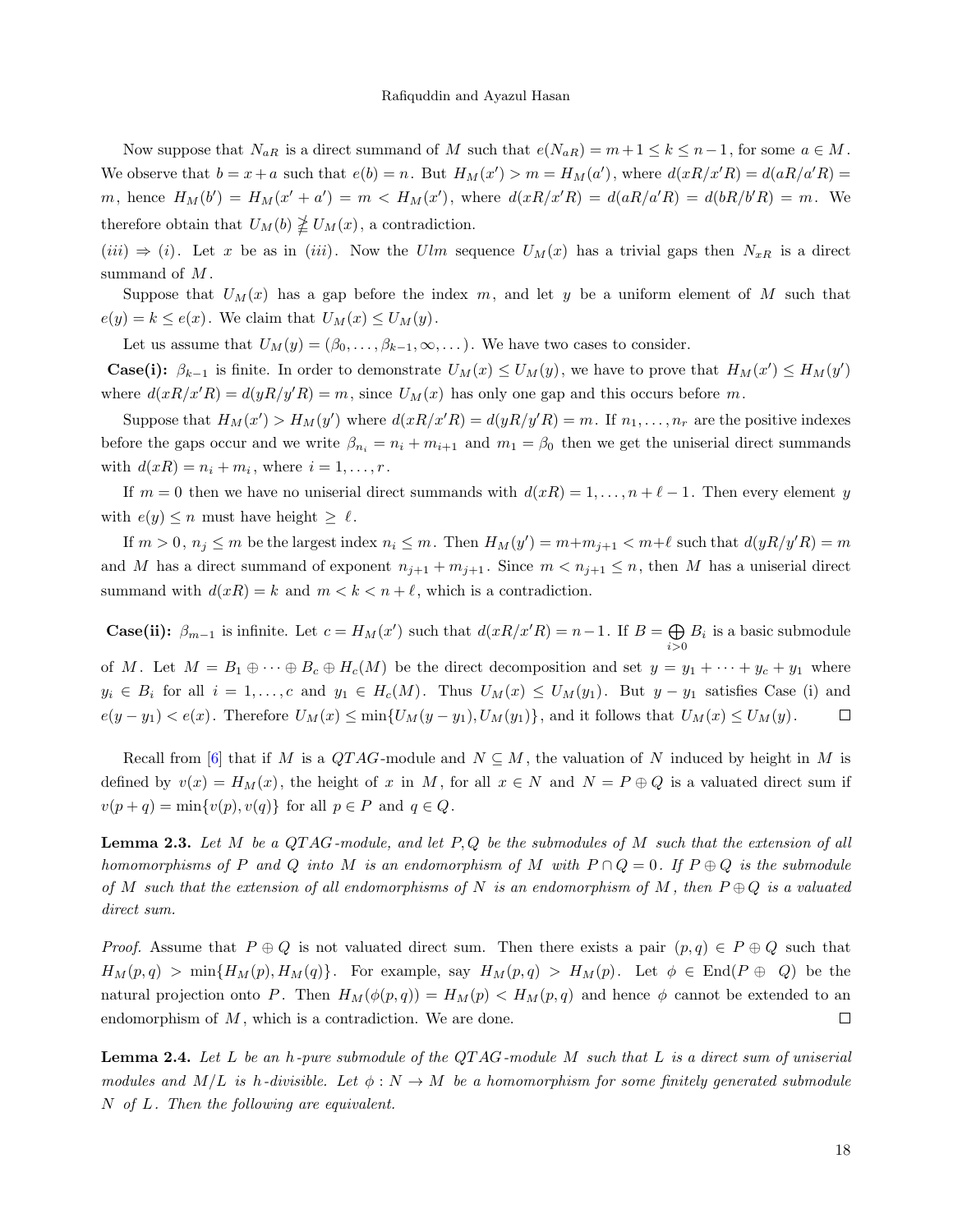- (i)  $\phi$  can be extended to an endomorphism of M;
- (ii)  $\phi$  can be extended to a homomorphism  $\phi_1 : L \to M$ ;
- (iii)  $\phi$  can be extended to a homomorphism  $\phi_1 : L \to M$  such that  $\phi_1(L)$  is bounded.

*Proof.* (*i*)  $\Rightarrow$  (*ii*) is obvious.

 $(ii) \Rightarrow (iii)$ . Let us first extend that  $\phi$  to a homomorphism  $\phi_2: L \to M$ . Since N is finitely generated and L is a direct sum of uniserial modules, there is a finite direct summand S of L such that  $N \subseteq S$ . For every complement T of S in L,  $S \oplus T = L$ , we have  $\phi_1 : L \to M$  such that  $\phi_1(a+b) = \phi_2(a)$  for all  $a \in S$  and  $b \in T$ .

 $(iii) \Rightarrow (i)$ . Let  $\phi_1$  be as in  $(iii)$ . Then the extension of  $\phi_1$  is an endomorphism of M such that  $\phi_1(L)$  is bounded by t for some  $t \geq 0$ . By the h-divisiblity of  $M/L$ , we have  $M = L + H_t(M)$ . Thus, for every  $a \in M$ there are  $b \in L$  and  $c \in M$  such that  $a = b + H_t(M)$ . Since L is h-pure in M, there exists a map  $\phi_2 : M \to M$ such that  $\phi_2(a) = \phi_1(b)$ . Henceforth, it follows that  $\phi_2$  is an endomorphism of M which extends  $\phi$ .  $\Box$ 

We are now able to characterize finitely generated submodules of  $M$ .

**Theorem 2.2.** Let M be a QTAG-module and  $N = \bigoplus^{n}$  $\bigoplus_{i=1}^N N_i$  a finitely generated submodule such that  $N \cap$  $H_{\omega}(M) = 0$  and each  $N_i = N_{x_iR}$  is a uniserial module of exponent  $e_i$ . The following are equivalent. (i) All the endomorphisms of  $N$  can be extended to endomorphisms of  $M$ . (ii)(a) If  $e_j \le e_i$  then  $U_M(x_i) \le U_M(x_j) \le U_M(x_i')$  such that  $d(x_i R/x_i' R) = e_i - e_j$ ;  $(ii)(b) N = \bigoplus^{n}$  $\bigoplus_{i=1} N_i$  is a valuated direct sum of uniserial modules.

*Proof.* (i)  $\Rightarrow$  (ii). As for the part (ii)(a), let i, j be two indices such that  $e_j \leq e_i$ . Then there are homomorphisms  $\phi_1: N_i \to N_j$  such that  $\phi_1(x_i) = x_j$  and  $\phi_2: N_j \to N_i$  such that  $\phi_2(x_j) = x'_i$  where  $d(x_iR/x'_iR) = e_i - e_j$ . Since these homomorphisms are the extensions of the endomorphisms of N, then so is endomorphisms of M. Moreover,  $U_M(x_i) \leq U_M(x_j) \leq U_M(x_i')$  such that  $d(x_i R/x_i R) = e_i - e_j$ . Thus, by what we have just seen above, in view of the fact that endomorphisms do not decrease heights.

The part  $(ii)(b)$  follows directly from Lemma 2.3.

 $(ii) \Rightarrow (i)$ . Let  $\phi_1 : N_j \to N$  be a homomorphism, where  $j \in \{1, ..., n\}$ . Since  $U_M(kx) = U_M(x)$  for all integers k, it is enough to prove that  $U_M(x'_j) \leq U_M(H_k(\phi_1(x_j)))$  such that  $d(x_j R/x'_j R) = t$  and  $0 \leq t < e_j$ . For every uniform element  $y \in M$ , we have  $U_M(y')$  such that  $d(yR/y'R) = t$  for some  $t \geq 0$ . This can be obtained by deleting the first t components of  $U_M(y)$ , it is enough to prove  $U_M(x_j) \leq U_M(\phi_1(x_j))$ .

Let  $\phi_1(x_j) = \sum_{i=1}^n k_i x_i$ . Note that if  $e_j < e_i$  then  $e_i - e_j$  divides  $k_i$ . Then

$$
\phi_1(x_j) = (\sum_{e_j < e_i} n_i x'_i) + (\sum_{e_i \le e_j} k_i x_i),
$$

where  $d(x_i R/x_i R) = e_i - e_j$ , and hence

 $U_M(\phi_1(x_j)) = \min\{U_M(n_ix'_i)) : e_j < e_i\} \cup \{U_M(k_ix_i) : e_i \le e_j\} \ge U_M(x_j),$ 

such that  $d(x_i R/x_i'R) = e_i - e_j$  and the proof is complete.

 $\Box$ 

19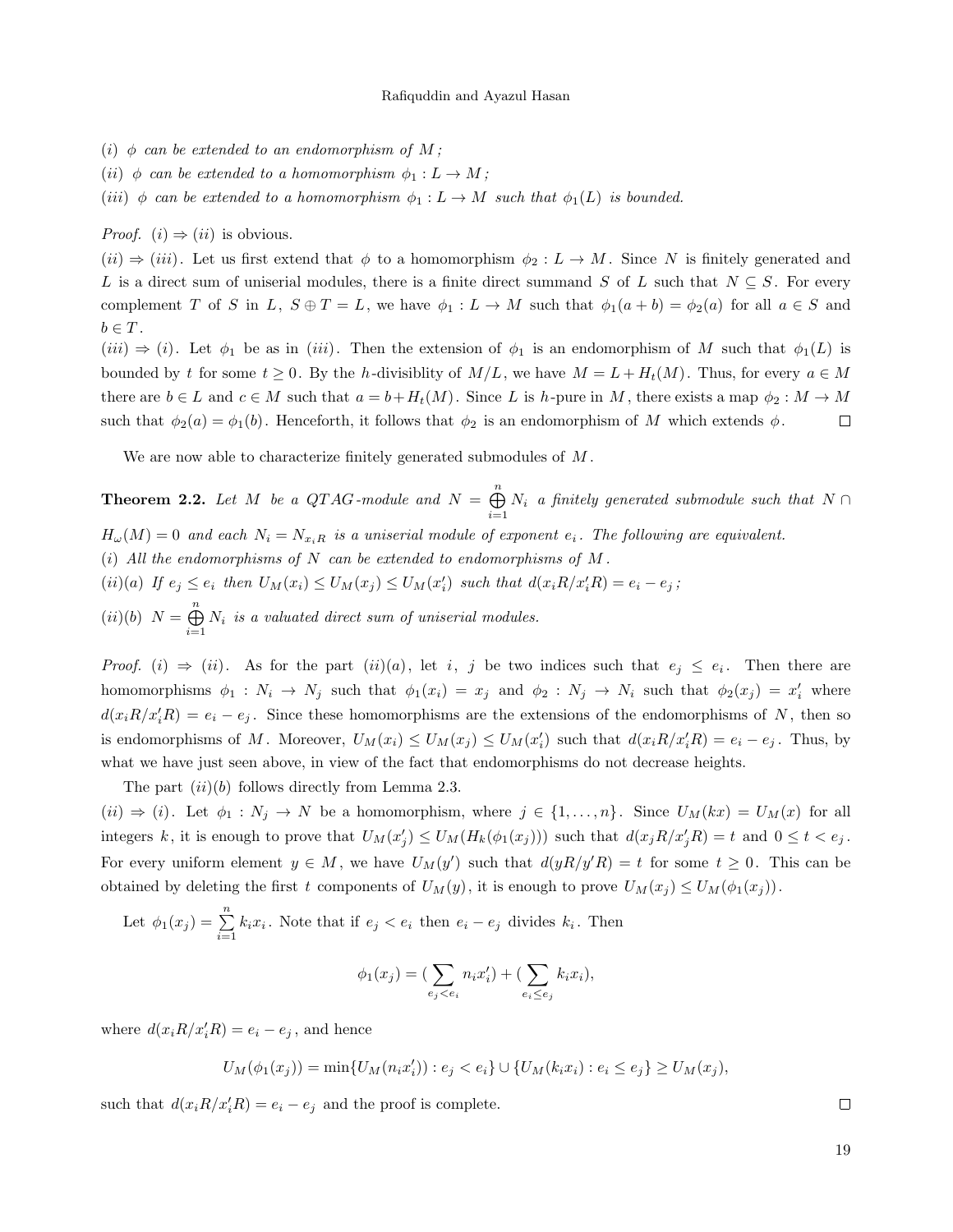The following lemma is of some interest.

**Lemma 2.5.** Let N be a submodule of the QTAG-module M such that the extension of all monomorphisms of  $N \to M$  is an endomorphisms of M. If V is a uniserial direct summand of N then all monomorphisms of V into M can be extended to endomorphisms of M .

*Proof.* Let W be a complement of V in N, so  $N = V \oplus W$ , and  $\phi: V \to M$  be a monomorphism.

If  $\phi(V) \cap W = 0$ , then the homomorphism  $\varphi : V \oplus W \to M$  such that  $\varphi(a, b) = \phi(a) + b$  is a monomorphism, hence it can be extended to an endomorphism  $\psi : M \to M$ . It easy to see that  $\psi$  also extends  $\phi$ .

If  $\phi(V) \cap W \neq 0$ , we first observe that  $Soc(\phi(V)) \subseteq W$  since  $\phi(V)$  is a uniserial module. Let  $\phi_1 : V \to M$ be the homomorphism defined by  $\phi_1(a) = \phi(a) - a$ . Suppose that  $\phi_1$  is not monomorphism. Then there exists a non-zero element  $a \in V$  such that  $\phi_1(a) = 0$ . Then  $\phi(a) = a \in V$ , hence  $\phi(V) \cap V \neq 0$ . It follows that  $Soc(\phi(V)) \subseteq V$ , and this contradicts  $V \cap W = 0$ . Hence  $\phi_1$  is a monomorphism.

Now suppose that  $\phi_1(V) \cap W \neq 0$ . Then there exists  $a \in V$  such that  $0 \neq \phi(a) - a \in W$ . If  $e(a) = m$ then  $H_{m-1}(\phi(a) - a) \in Soc(W)$ . But  $H_{m-1}(\phi(a)) \in Soc(\phi(W)) \subseteq Soc(W)$ , hence  $H_{m-1}(a) \in Soc(W)$ , a contradiction. Then  $\phi_1(V) \cap W = 0$  and there exists an endomorphism  $\varphi : M \to M$  which extends  $\phi$ . Then for every  $a \in V$  we have  $\phi(a) = \varphi(a) + a$ , hence  $\varphi + I_M$  extends  $\phi$ .  $\Box$ 

Let M be a  $QTAG$ -module and  $N \subseteq M$ . If U is an Ulm sequence, we denote

$$
N_U = \{ x \in N : U_M(x) \ge U \}, N^U = \{ x \in N : U_M(x) > U \}
$$

and

$$
N(U) = \frac{N_U + H_1(N)}{N^U + H_1(N)}
$$

Recall from  $\lceil 7 \rceil$  that a  $*$ -basis for M is constructed in the following way.

Let M be a QTAG-module. For each ordinal  $\sigma$ , let  $B_{\sigma}$  be a set of representatives of the nonzero cosets of  $H_{\sigma}(M)$  mod  $H_{\sigma+1}(M)$ ; in other words,  $B_{\sigma}$  contains exactly one element from each of the nonzero cosets of  $H_{\sigma+1}(M)$  in  $H_{\sigma}(M)$ . If each element x in M can be expressed as

$$
x = b_1 + b_2 + \dots + b_n \tag{1}
$$

where  $b_i \in B_{\sigma(i)}$  with  $\sigma(1) < \sigma(2) < \cdots < \sigma(n)$ , then  $B = \bigcup B_{\sigma}$  is called a \*-basis of M. The expression (1) is called a representation of x with respect to the  $*$ -basis  $B$ .

With the help of above discussion, we are able to infer the following.

**Lemma 2.6.** Let M be a QTAG-module and  $N = \bigoplus^{n}$  $\bigoplus_{i=1} N_i$  a finitely generated submodule such that all  $N_i = N_{x_iR}$  are uniserial modules such that (i)  $e(x_1) \leq e(x_2) \leq \cdots \leq e(x_n)$ , (*ii*) for all  $k \in \{1, \ldots, n\}$  and for all  $y \in \bigoplus^k$  $\bigoplus_{i=1}^N N_i$  we have  $U_M(x_k) \leq U_M(x)$ , and (*iii*) if  $e(x_i) = e(x_j)$  then  $U_M(x_i) = U_M(x_j)$ . Then the direct sum  $\bigoplus^n$  $\bigoplus_{i=1} N_i$  is a valuated direct sum of uniserial modules.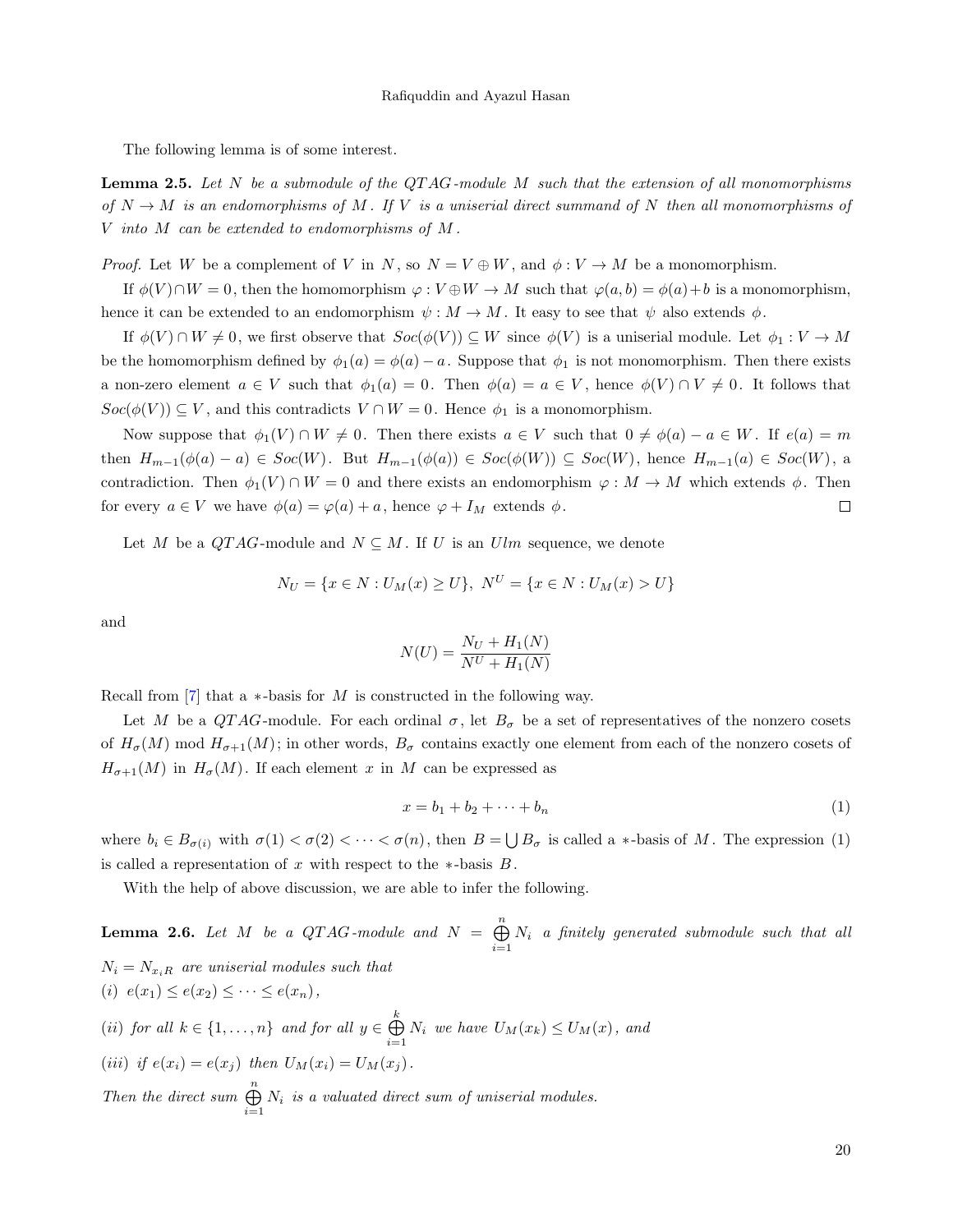#### Rafiquddin and Ayazul Hasan

*Proof.* The proof is by induction. For  $n = 1$  the property is obvious. Suppose that (ii) is valid for all  $k < n$ . Then  $\bigoplus^{n-1}$  $\bigoplus_{i=1} N_i$  is a valuated direct sum of uniserial modules. Let t be the minimal index such that  $e(N_n) = e(N_t)$ .

We observe that the sequence  $U_M(x_i)$ ,  $i = 1, ..., n$  is a decreasing sequence such that  $U_M(x_i) = U_M(x_j)$  if and only if  $e(N_i) = e(N_j)$ . Moreover, it follows by (ii) that  $U_M(x_n) \le U_M(z)$  for all  $z \in N$ . Now, for every U we fix a basis in  $N(U)$ , and we choose one representative whose Ulm sequence is U for each element in this basis; the union of all these representatives is a  $*$ -basis for N. Moreover, in this hypothesis every  $*$ -basis is linearly independent and it generates N. Therefore, it is enough to prove that  $\{x_i : i = 1, \ldots, n-1\}$  is a ∗-basis for N .

Since  $L = \bigoplus^{n-1}$  $\bigoplus_{i=1} N_i$  is a direct sum of uniserial valuated modules, it follows that the set  $\{x_i : i = 1, \ldots, n-1\}$ is a ∗-basis for L. Let U' be the Ulm sequence of  $x_n$ . If  $U < U'$  then  $N_U = N^U = N$ , so  $N(U) = 0$ . If U and U' are not comparable then  $N_U = N^U$  since U' is minimal as Ulm sequence of an element of N, so  $N(U) = 0$ . It is easy to see that  $N_{U'} = N$ , and  $N^{U'} = (\bigoplus_{i \le t} N_i) \oplus (\bigoplus_{i=t}^n H_1(N_i))$ , so  $x_t, \ldots, x_n$  represent a basis in  $N(U')$ .

If  $U' < U$  then

$$
N_U + H_1(N) = (\bigoplus_{U_M(x_i) \ge U} N_i) + H_1(N) = L_U \oplus H_1(N_n)
$$

and

$$
N'_U + H_1(N) = (\bigoplus_{U_M(x_i) \ge U} N_i) + H_1(N) = L_{U'} \oplus H_1(N_n)
$$

Therefore every set in  $L = \bigoplus_{n=1}^{n-1}$  $\bigoplus_{i=1} N_i$  which represents a basis in  $L(U)$  is also a representative set for a basis in  $N(U)$ . It follows that  $\{x_1, \ldots, x_n\}$  is a  $*$ -basis, and the proof is complete.  $\Box$ 

We end this paper by the following lemma.

**Lemma 2.7.** Let M be a QTAG-module and  $a, b \in M$ . If  $U_M(a + b) = U_M(a)$  then  $U_M(a) \le U_M(b)$ .

*Proof.* Suppose that  $U_M(a) \nleq U_M(b)$ . Then there exists a positive integer t such that  $H_M(b') < H_M(a')$  where  $d(aR/a'R) = d(bR/b'R) = t$ . It follows that  $H_M(c') = H_M(b') \neq H(a')$  where  $d(aR/a'R) = d(bR/b'R) =$  $d(cR/c'R) = t$  and  $c = a + b$ . This contradicts our hypothesis, and we are done.  $\Box$ 

### Acknowledgment

The authors would like to thank the referee for the thoughtful comments on the article and to thank the editor for the valuable editorial work.

#### References

- <span id="page-7-0"></span>[1] Bican L, Torrecillas B. QTAG torsion free modules. Comment Math Univ Carolin 1992; 33(1): 1-20.
- <span id="page-7-1"></span>[2] Breaz S, Călugăreanu G, Schultz P. Subgroups which admit extensions of homomorphisms. Forum Mathematicum 2015; 27(5): 2533-2549.